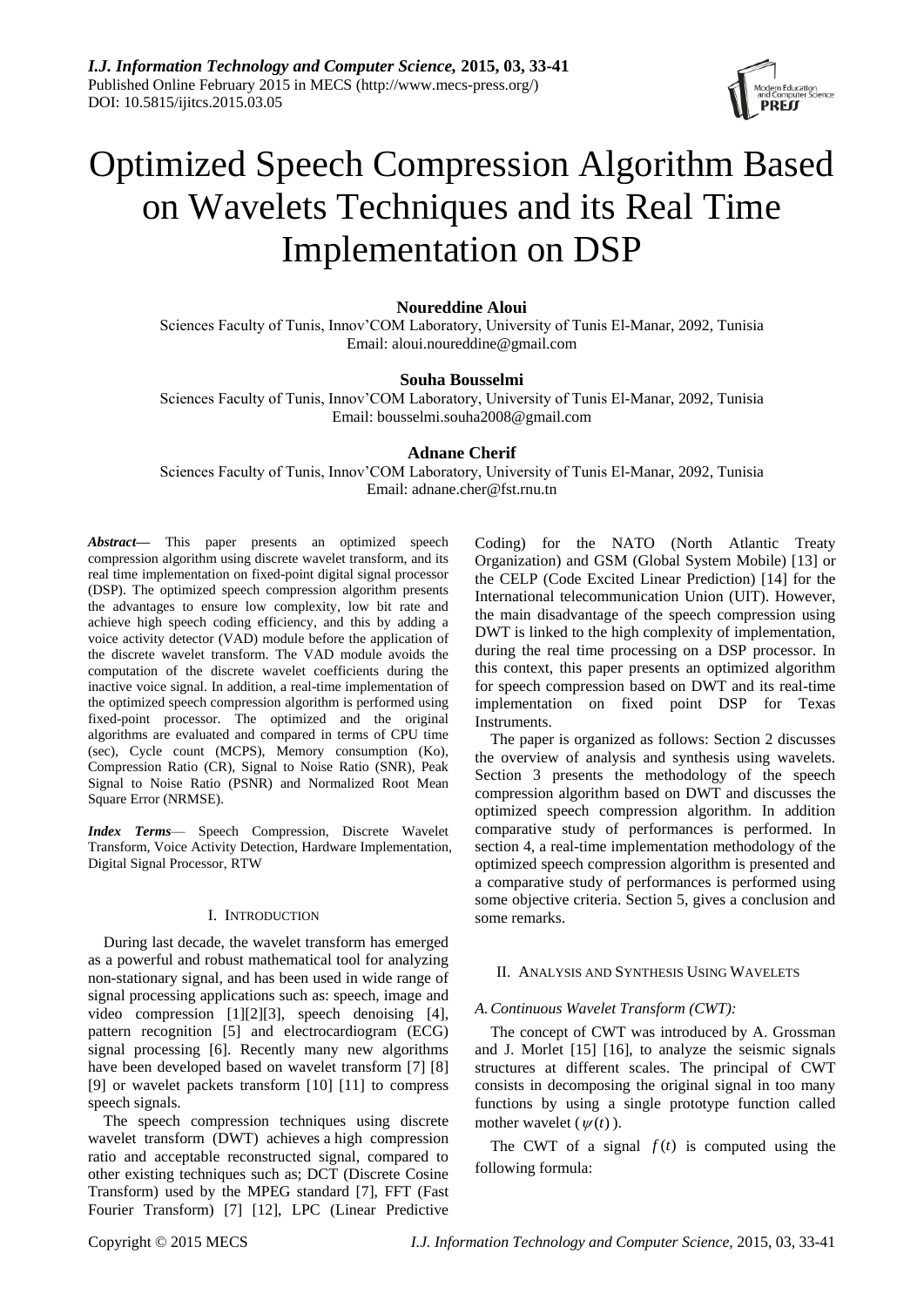$$
W_f(a,b) = \frac{1}{\sqrt{|a|}} \int_{-\infty}^{+\infty} f(t) \psi^* \left(\frac{t-b}{a}\right) dt
$$
 (1)

where (\*) denotes the complex conjugate, *a* and *b* present respectively the dilation factor and the translation factor of the mother wavelet:

$$
\psi_{(a,b)}(t) = |a|^{-\frac{1}{2}} \psi(\frac{t-b}{a}) \quad a, b \in \mathbb{R}; a \neq 0
$$
 (2)

The inverse continuous wavelet transform (ICWT) is

obtained by applying the following formula:  
\n
$$
f(t) = \frac{1}{C_{\psi}} \int_{a=-\infty}^{+\infty} \int_{b=-\infty}^{+\infty} \frac{1}{|a|^2} W_f(a,b) \frac{1}{\sqrt{|a|}} \psi(\frac{t-b}{a}) da db \qquad (3)
$$

where  $C_{\psi}$  is a constant that depends on the mother wavelet.

# *B.Discrete Wavelet Transform(DWT):*

The DWT is a special case of CWT; it was developed to apply the CWT to the digital world. It obtained by discretizing *a* and *b* factors as follows:

$$
W_{\psi} f(m, n) = \int_{-\infty}^{+\infty} f(t) \psi^*_{(m,n)}(t) dt
$$
 (4)

where  $\psi_{(m,n)}(t) = 2^{-m} \psi(2^m t - n)$ ,  $m, n \in$ 

Generally, the DWT is computed using the recursive pyramid algorithm developed by S. Mallat [17]. It consists in successively decomposed the original signal into high frequency components and low frequency components respectively by the mean of the high-pass analysis filter  $h_1(z)$  and low-pass analysis filter  $h_0(z)$ . The high frequency components (details coefficients) are not analyzed any further, however the low frequency components (approximation coefficients) are subsequently divided into new approximation coefficients and detail coefficients using the following formulas [17].

$$
Y_{high}[k] = \sum_{n=0}^{N-1} x(n)h_1(2k - n) \tag{5}
$$

$$
Y_{low}[k] = \sum_{n=0}^{N-1} x(n)h_0(2k - n)
$$
\n(6)

where  $Y_{high}[k]$  and  $Y_{low}[k]$  are the outputs of the highpass and low-pass filters obtained by down-sampling by a factor of 2.



Fig. 1. Two level DWT analysis.

The original speech signal can be reconstructed using the inverse discrete wavelet transform (IDWT). In the first, the approximation and detail coefficients are upsampled by a factor of 2, and then respectively filtered by the high-pass synthesis filter  $g_1(z)$  and low-pass analysis filter  $g_0(z)$  [17]:

$$
g_1(n) = h_1(N - n - 1)
$$
\n(7)

$$
g_0(n) = h_0(N - n - 1)
$$
\n(8)



Fig. 2. Two level DWT synthesis.

## III. OPTIMIZED SPEECH COMPRESSION ALGORITHM USING DWT

This section describes the optimized speech compression algorithm based on DWT. The first subsection details the principal of speech compression using DWT. The second subsection presents the optimized speech compression algorithm, by introducing a VAD module, and a comparative study of performances.

#### *A. Speech compression using wavelets*

The idea of speech compression using DWT is primarily related to the representation of a speech signal in the wavelet domain. In [18], W. Kinsner was shown that most of the wavelet coefficients have small amplitudes. More than 90% of the wavelet coefficients are less than 5% of the maximum value; this means that most of the signal energy is concentrated in the high valued coefficients, which are few [18]. Consequently, the speech compression is achieved by truncating the small valued coefficients and efficiently encoding them.

The speech compression based on DWT, can be performed in five steps, as shown in Fig. 3: in the first step, the original signal is decomposed into sub-bands by applying DWT. Then, the obtained sub-bands are thresholded and encoded. Finally, a quantization steps followed by entropy coding is applied: [7] [8] [9] [10] [12] [13] [18] [19]. The detailed steps of the speech compression using wavelets are:

• **Step 1:** This step consists in choosing the decomposition level, the mother wavelet and applying the DWT on the original speech signal, in order to compute wavelet coefficients. For choosing an optimal mother wavelet several criteria can be considered: the objective is minimizing the error variance and maximizing the signal to noise ratio between the original and reconstructed signal. Generally, the choice of the optimal mother wavelet is based on the average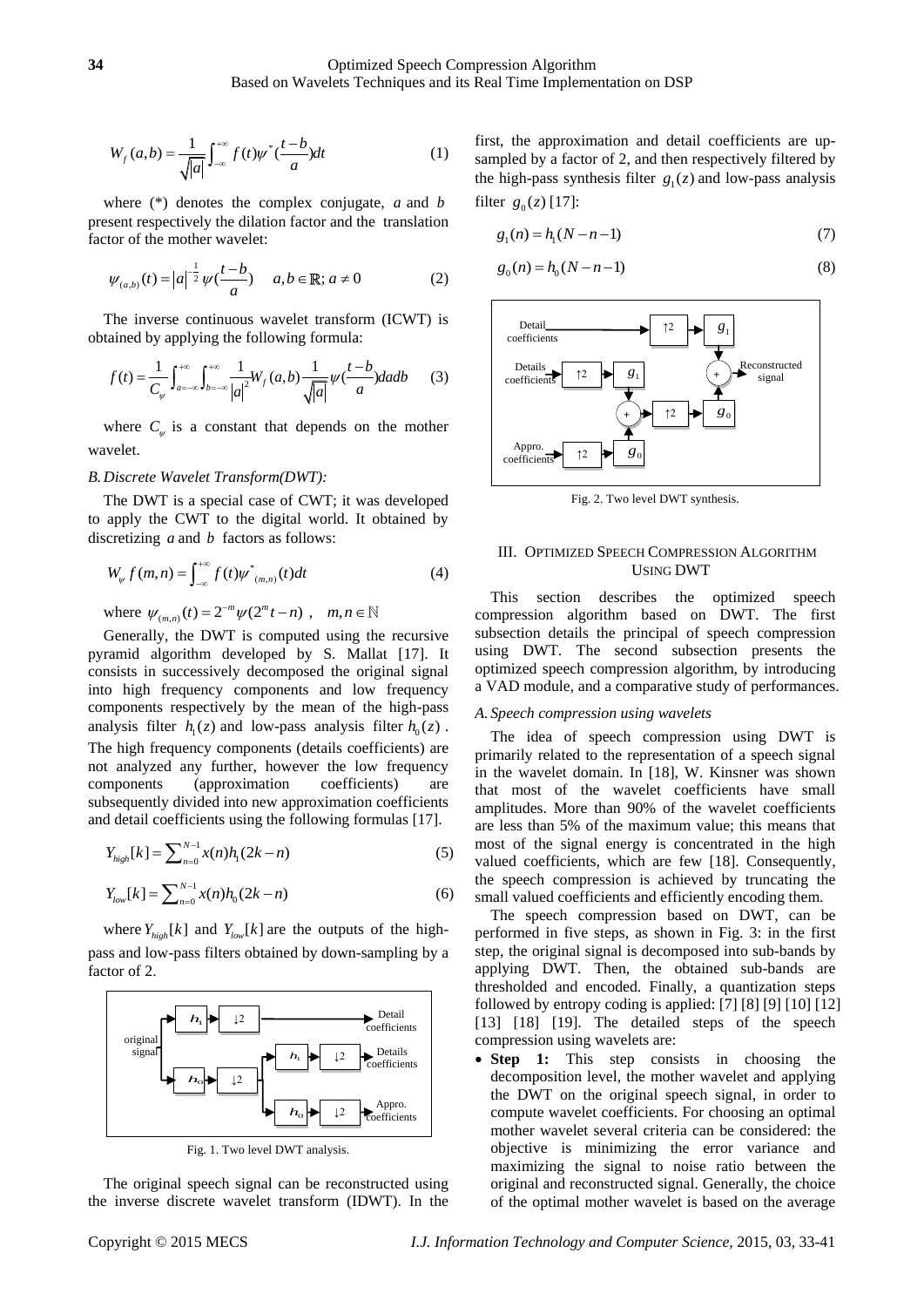energy concentrated in the approximation part of the wavelet coefficients [17].



Fig. 3. Speech compression algorithm using DWT.

In [20] it was shown that the adequate decomposition level for speech compression should be less or equals to five, without further advantage gained with processing beyond scale five [20].

• **Step 2:** In this step, the obtained wavelet coefficients (sub-bands) are thresholded. Several methods exist for thresholding such as; the hard thresholding and the soft thresholding [21].

The hard and the soft thresholding for a given threshod value ( $T > 0$ ) are performed using the following formulas:

- *Hard thresholding:*

$$
W_{hard} = \begin{cases} W & \text{if} \\ 0 & \text{Otherwise} \end{cases} \tag{9}
$$

- Soft thresholding:

$$
W_{\text{soft}} = \begin{cases} 0 & \text{if} \quad |W| \le T \\ \text{sign}(W)(|W| - T) & \text{if} \quad W > T \end{cases} \tag{10}
$$

where, sign and W present respectively the sign function and the wavelet coefficients.

For calculating threshold values the thresholds values, there are many methods such as; the global threshold computation and the level dependent threshold computation:

- *Global threshold:*

$$
T = \begin{cases} 0.05 * \max(abs(C_{d/\text{min}})) & \text{if } \sigma = 0\\ \sigma & \text{Otherwise} \end{cases}
$$
 (11)

where,  $\sigma$  = *median*{ $abs(C_{\textit{diffall}})$ } is the median of the absolute value of detail coefficients at level one.

- *Level dependent threshold:* can be calculated by the Birge-Massart strategy, using the following formula [22]:

$$
n_i = \frac{M}{\left(J + 2 - I\right)^{\alpha}}
$$
\n<sup>(12)</sup>

where  $\alpha = 1.5$  presents the compression parameter,  $L \leq M \leq 2^*L$  and L is the length of approximation coefficients at level one.

• **Step 3:** The speech compression using DWT, is achieved by truncating the wavelet coefficients of low magnitude and efficiently encoding them. There are many ways to encode the truncated coefficients. One way is to represent the wavelet coefficients of high magnitude in their respective positions in the wavelet coefficients vector [12]. Another way is to encode the values of two consecutive zeros with two bytes; the first byte to indicate the start sequence of zeros in the wavelet coefficient vector and the second byte to representing the number of consecutive zeros [18]:

Let, *xi=*{*3,2,0,0,0,0,5,1,0,0,0,0,0,1*} a wavelet coefficient vector. The encoded vector  $(x_c)$  is *xc=*{*3,2,0,4,5,1,0,5,1*}.

- **Step 4:** Usually the quantization step precedes the entropy encoding, it has two objectives: extracting the pertinent information and facilitating the entropy encoding. The encoded coefficients for each sub-band are converted to others coefficients, with few possible discrete values. There are many quantization methods such as: uniform, scalar and vector quantization.
- **Step 5:** The quantized coefficients for each sub-band contains some redundancy, which waste of space. To remove it, an entropy coder like Huffman coding [10] or arithmetic coding is used.

At the decoder, the received bit-stream is used to decode (entropy decoding) and de-quantize (inverse quantization) the compressed sub-bands. Then, the decompressed sub-bands are decoded (Zero-value decoder) to obtain the sub-bands. Finally, the inverse discrete wavelet transform (IDWT) is applied to reconstruct speech signal.

# *B.Optimized speech compression algorithm using wavelets*

In this subsection, a VAD module is added to the speech compression algorithm described in the previous subsection. However, the concept of VAD is widely used in the field of speech communication, in order to achieve high speech coding efficiency and low bit rate transmission. The VAD detector provides in its output a decision called a voice activity decision (0 or 1); which is used to switch between the silence compression or DWT speech compression, as shown in Fig. 4. In addition, during inactive periods, the VAD module avoids the application of DWT to the speech signal.

Fig. 5 presents the speech compression algorithm described in the previous subsection with VAD detector. For each speech frame, the VAD detector module provides decision, which is used as to switch between the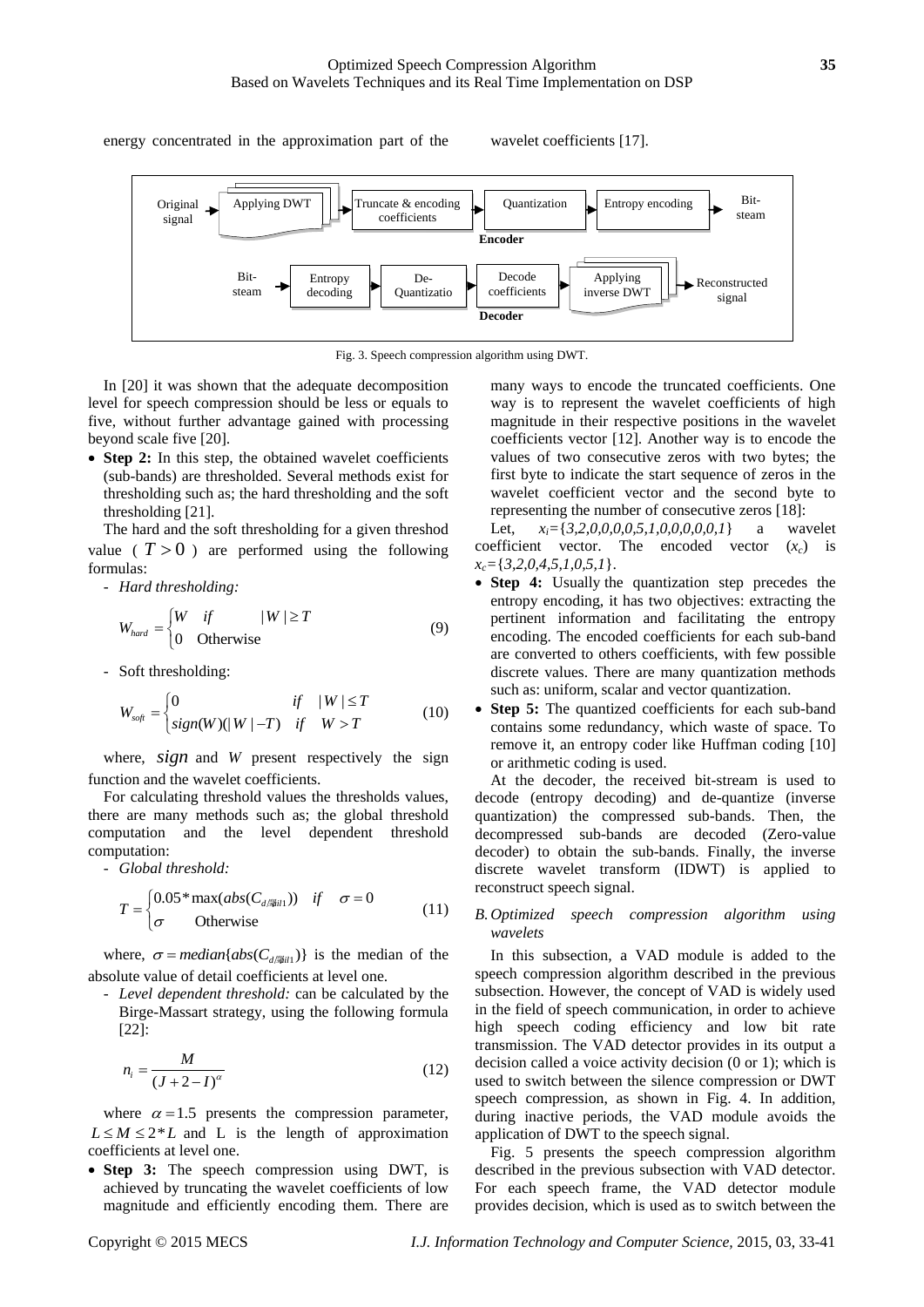speech coding using DWT or silence coding. In addition, a bit allocation module can be used to optimize the number of bits used for quantizing the encoded wavelet coefficients. The bit allocation module is controlled by a psycho-acoustic model.



Fig. 4. Speech compression system with VAD.

There are many algorithms of VAD, such as; the algorithm described in [23], by Y. Ephram and D. Malah used in the MMSE-STSA (Minimum Mean-Square ErrorShort Time Spectral Amplitude) estimator for speech enhancement. In [24], A. Benyassine, described her VAD used in G.729B algorithm of the ITU [25].



Fig. 5. Optimized speech compression algorithm using DWT.

Fig. 6 shows the speech signal "si2022.wav", extracted from the TIMIT database of Texas Instruments [26] and its VAD according to G.729B recommendation of the ITU.

Table 1 illustrates the compression performances with and without VAD module. The speech signals are extracted from the TIMIT database and analyzed by frame of 256 samples. The used mother wavelet is Daubechies "db10" and five decomposition levels.

From the above table, it is clear that the DWT speech compression algorithm with VAD module outperforms the DWT speech algorithm without VAD module in terms of CPU time, CR, SNR,

PSNR and NRMSE. We can also remark that the using of VAD module presents a very low-complexity and ameliorated performances if the speech signal contain a silence (Fig. 7).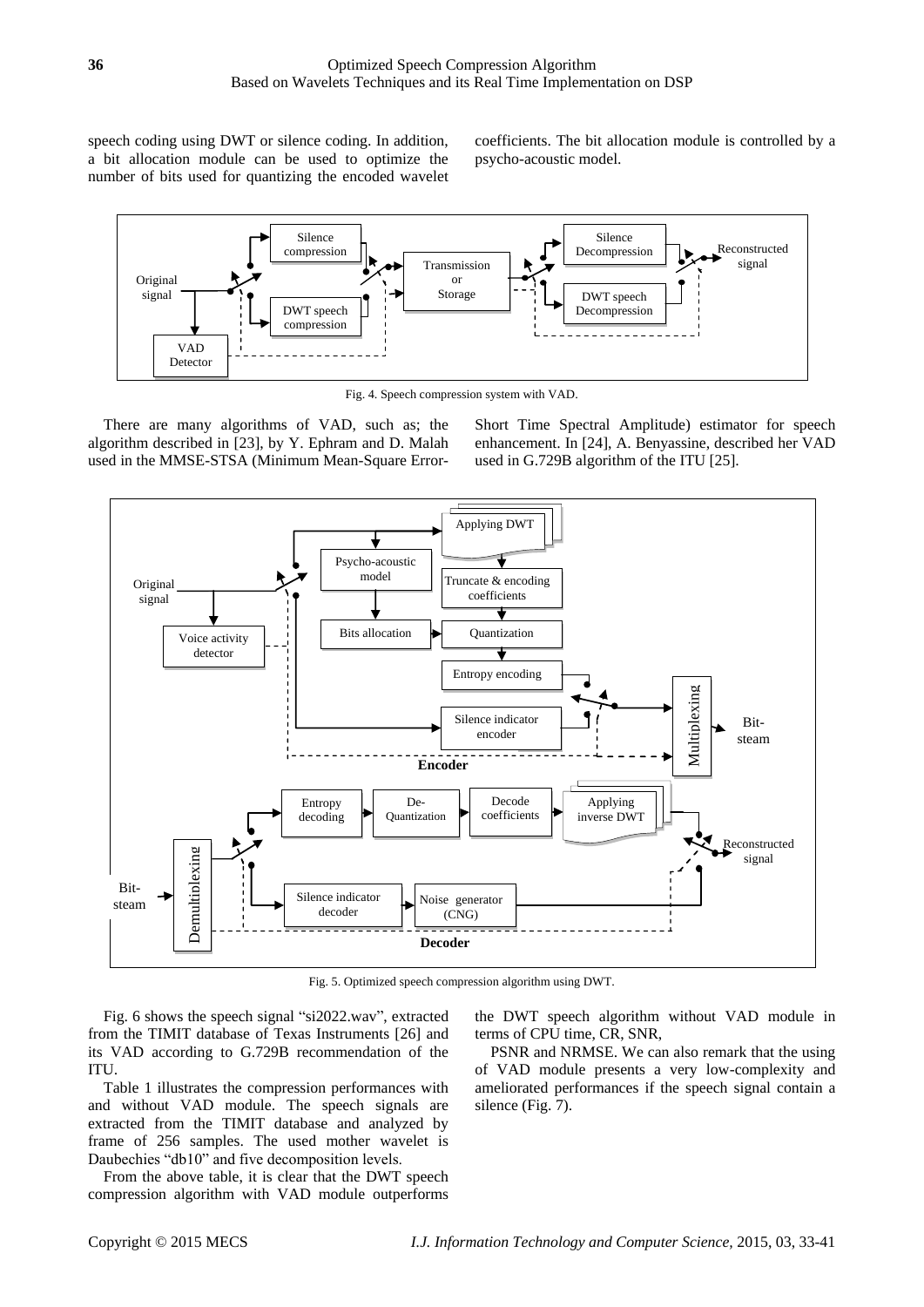Optimized Speech Compression Algorithm **37** Based on Wavelets Techniques and its Real Time Implementation on DSP



Fig. 6. Speech signal "si2022.wav" and its VAD

| Table 1. Performance evaluation of the optimized algorithm using TIMIT speech files |  |
|-------------------------------------------------------------------------------------|--|
|-------------------------------------------------------------------------------------|--|

| Speech TIMIT files | DWT speech algorithm | Average CPU time per frame | CR     | <b>SNR</b> | <b>PSNR</b> | <b>NRMSE</b> |
|--------------------|----------------------|----------------------------|--------|------------|-------------|--------------|
| sx20.wav           | Without VAD          | 0.6234                     | 1.2467 | 19.0936    | 36.4608     | 0.1110       |
|                    | With VAD             | 0.2128                     | 1.8726 | 19.1289    | 36.4761     | 0.1109       |
| sx21.wav           | Without VAD          | 0.2141                     | 1.8037 | 20.1918    | 38.7277     | 0.0978       |
|                    | With VAD             | 0.1360                     | 2.1131 | 20.1286    | 38.6645     | 0.0985       |
| sx22.wav           | Without VAD          | 0.2058                     | 1.7060 | 20.1277    | 37.8466     | 0.0985       |
|                    | With VAD             | 0.1056                     | 2.0516 | 20.1921    | 37.9110     | 0.0978       |
| sx23.wav           | Without VAD          | 0.4787                     | 1.1132 | 20.1214    | 41.9858     | 0.0986       |
|                    | With VAD             | 0.2943                     | 1.3745 | 20.3202    | 42.1847     | 0.0964       |
| sx24.wav           | Without VAD          | 0.2500                     | 1.2956 | 20.1325    | 37.5207     | 0.0985       |
|                    | With VAD             | 0.1266                     | 1.8053 | 20.3011    | 37.6894     | 0.0966       |
| sx25.wav           | Without VAD          | 0.2001                     | 1.7405 | 19.0468    | 37.6362     | 0.1116       |
|                    | With VAD             | 0.1221                     | 2.0071 | 19.3803    | 37.9697     | 0.1074       |
| sx26.wav           | Without VAD          | 0.2031                     | 1.6245 | 17.7602    | 35.0726     | 0.1294       |
|                    | With VAD             | 0.1294                     | 2.0001 | 17.7359    | 35.0483     | 0.1298       |
| sx27.wav           | Without VAD          | 0.2034                     | 1.8612 | 19.2385    | 40.1789     | 0.1092       |
|                    | With VAD             | 0.1171                     | 2.1865 | 19.4345    | 40.3750     | 0.1067       |
| sx28.wav           | Without VAD          | 0.2717                     | 1.6295 | 17.5460    | 37.2651     | 0.1326       |
|                    | With VAD             | 0.1953                     | 1.8594 | 17.8291    | 37.5481     | 0.1284       |
| sx29.wav           | Without VAD          | 1.0791                     | 1.7421 | 20.0023    | 47.0616     | 0.1000       |
|                    | With VAD             | 0.1537                     | 3.8110 | 20.2572    | 47.3165     | 0.0971       |
| sx30.wav           | Without VAD          | 0.1749                     | 1.5027 | 18.4965    | 39.1256     | 0.1189       |
|                    | With VAD             | 0.1193                     | 1.7233 | 18.7768    | 39.4059     | 0.1151       |

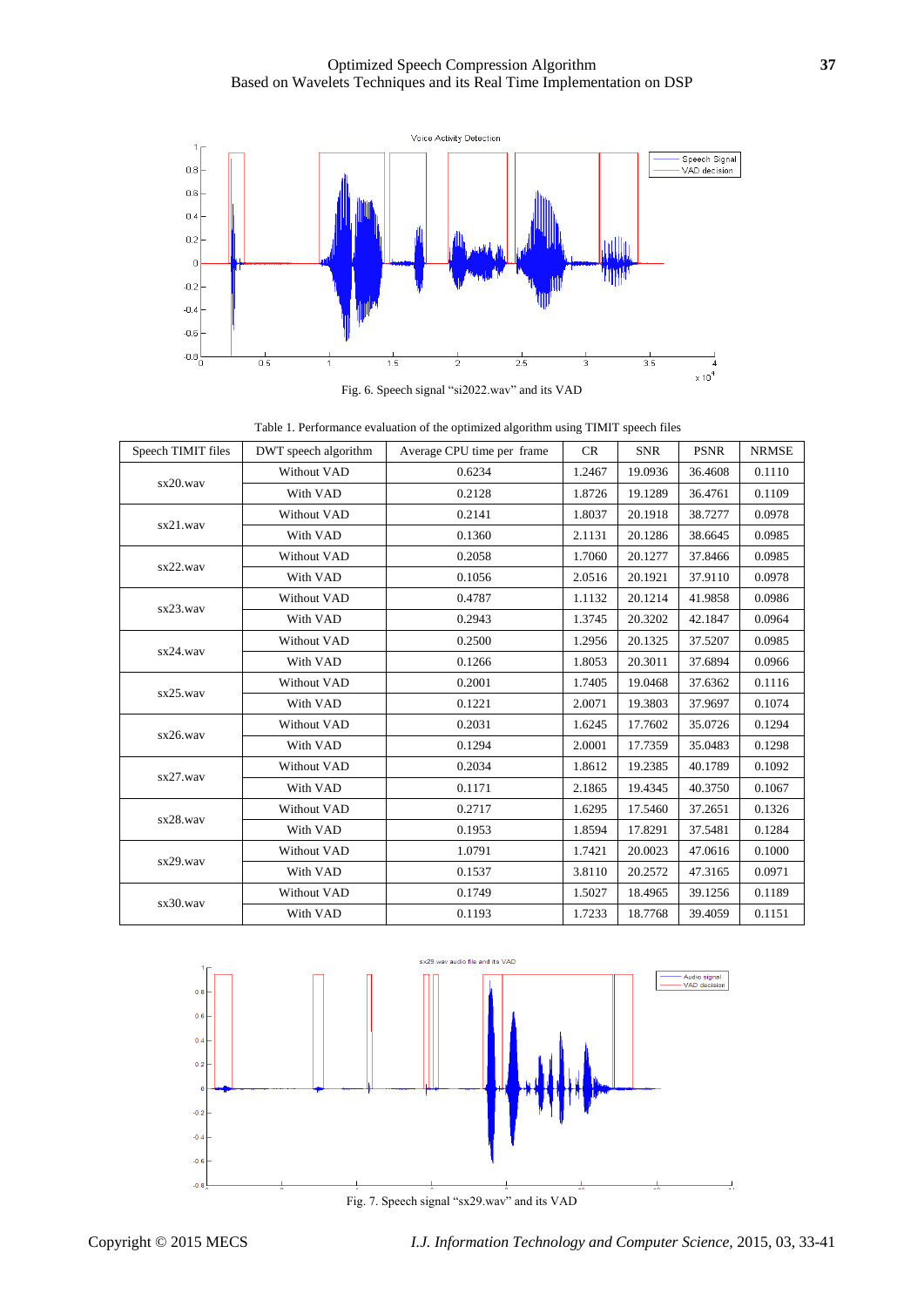## IV. REAL-TIME IMPLEMENTATION METHODOLOGY

In this section a real-time implementation of the optimized speech compression algorithm based on DWT is performed using the fixed point processor TMS320C6416 DSP. In addition, a comparative study of performances between the optimized version and the original version of DWT speech algorithms is presented using some objective criteria such as; the cycles count required to perform each algorithm and the memory sizes of DSP executable code.

For rapid development and real-time implementation of the speech compression algorithm based on DWT, the MATLAB/Simulink and the Real Time Workshop (RTW) tools are exploited. In the first step, the MATLAB/Simulink tool is used to design the speech

codec, then the RTW is exploited to automatically generate a C code (ANSI-C) from the designed Simulink models. Finally the build process targeted the executable code to the DSP by the mean of Code Composer Studio (CCS) [27].

In this work, the original and the optimized speech compression algorithms are implemented using the DSP/BIOS tool. It is a scalable real time kernel, designed to be used by applications that require real-time scheduling and synchronization. It is also designed to minimize CPU requirements and memory on the target [28].

Fig. 8 presents the designed Simulink model for realtime implementation of the speech compression algorithm based on DWT using TMS320C6416 processor for Texas Instruments.



Fig. 8. Speech compression codec based on DWT using MATLAB/Simulink

Fig. 9 shows the Simulink model of the speech compression algorithm using DWT, which is implemented using a task TSK of DSP/BIOS. As it can be seen that the Simulink block "Optimized DWT Codec" is a subsystem block contains the different steps of the speech algorithm as shown in Fig.9.



Fig. 9. Optimized speech compression algorithm based on DWT using MATLAB/Simulink

The DWT speech algorithm processes the analog speech signal from the microphone input or the line input of the codec AIC23, and then converted into a digital signal using an analog to digital converter (ADC). After the process of coding and decoding, the digital output signal from the DSP is converted to an analog signal using a digital to analog converter (DAC). Finally the speech data sent to the headphone output and the line output. The TMS320C6416 DSP communicates with the AIC23 codec via a bidirectional serial port McBSP2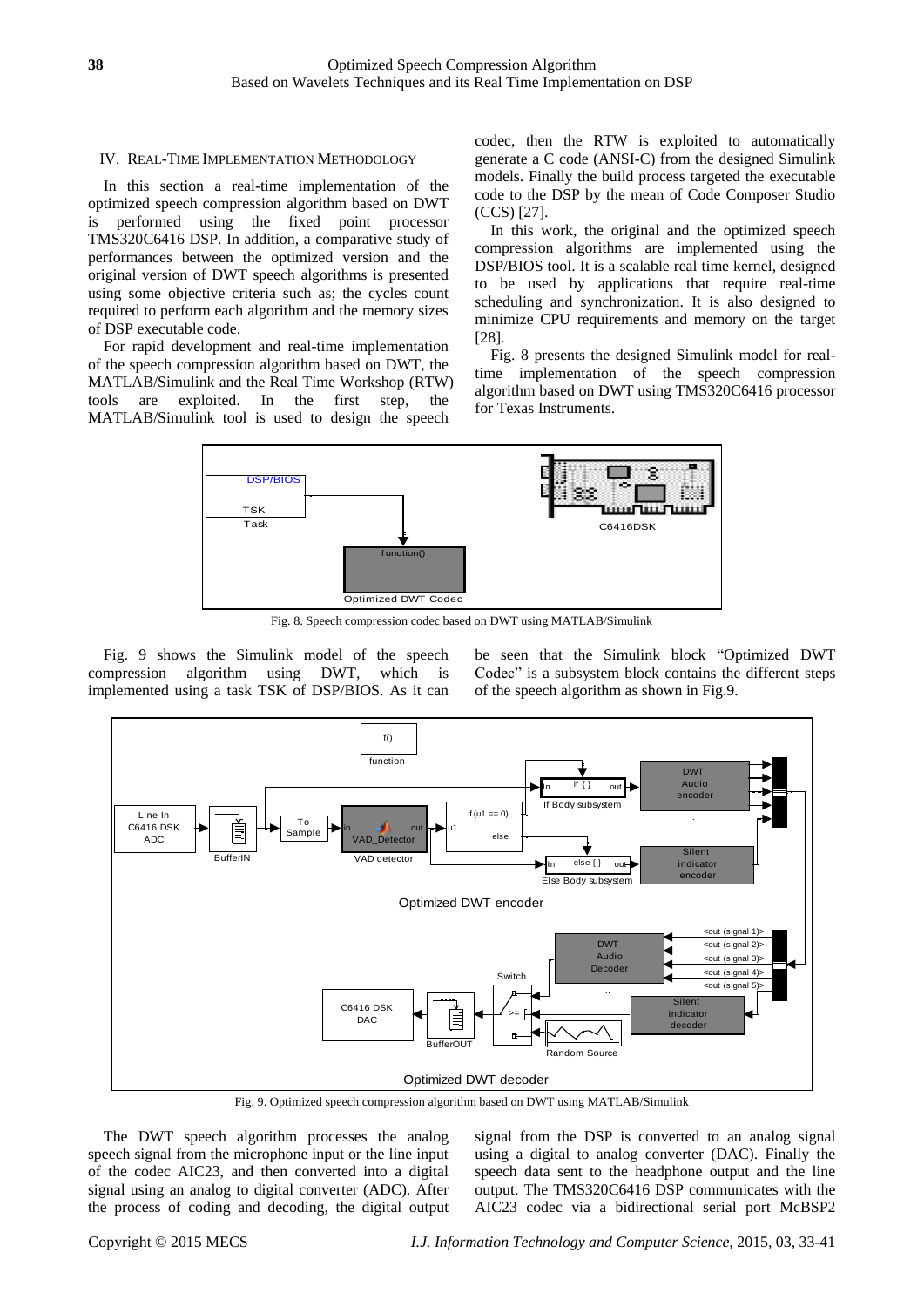(Multi-channel Buffered Serial Port). Fig. 10 shows the different hardware blocks used to transfer speech data.



Fig. 10. Data flow in the hardware components of DSK 6416

As described in the previous section the DWT speech coding algorithm can be summarized in five steps: 1) Applying the DWT on the original speech signal. 2) Thresholding the obtained sub-bands.

- 3) Encoding the thresholded coefficients.
- 4) Quantization of encoded coefficients
- 5) Entropy encoding



Fig. 11. Speech encoding process based on DWT using MATLAB/Simulink

Fig. 12 and Fig. 13 present the frame-base forward and inverse DWT architecture. The wavelet coefficients for each sub-band are computed using the recursive pyramid algorithm developed by S. Mallat, based on quadrature mirror filters (QMF).



Fig. 12. Three-Level forward DWT using MATLAB/Simulink



Fig. 13. Three-Level inverse DWT using MATLAB/Simulink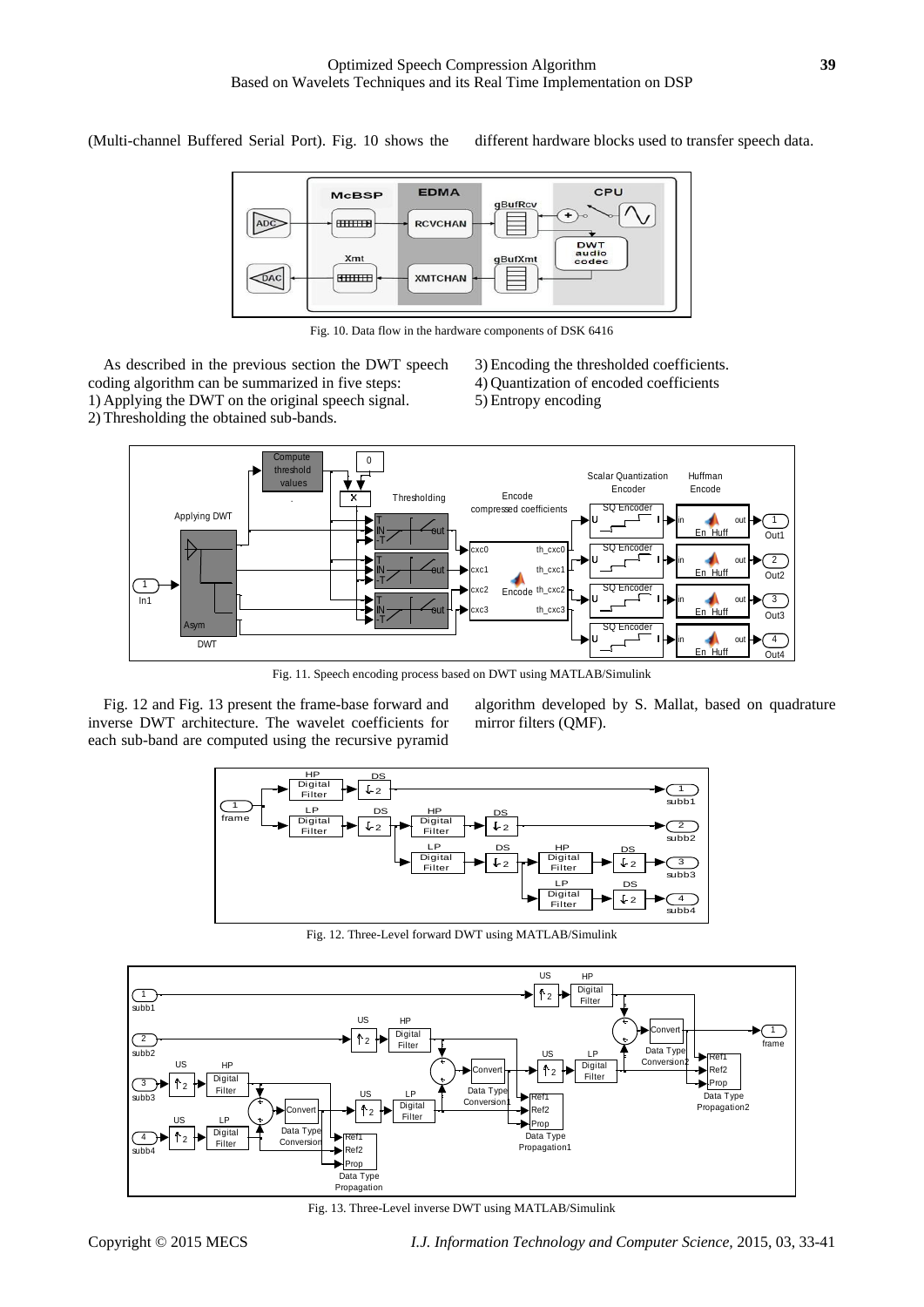Fig. 14 and Fig. 15 present the designed Simulink models to compute a global threshold values (11) and to apply a hard thresholding (9).



Fig. 14. Global threshold values computation using MATLAB/Simulink



Fig. 15. Hard thresholding using MATLAB/Simulink

Finally, the DWT speech decoding algorithm can be summarized in four steps, as shown in Fig. 16: 1) Entropy decoding of the quantized sub-bands.

- 2) De-Quantization of the encoded sub-bands.
- 3) Decoding sub-bands.
- 4) Applying of the inverse DWT.



Fig. 16. Speech decoding process based on DWT using MATLAB/Simulink

In order to validate the performances of the optimized speech compression algorithm using DWT, the presents the number of cycles and the memory consumption are computed. Table 1 presents the number of cycles in MCPS and the memory consumption in kilobytes (KB) required to running the compression algorithm based on DWT, with and without VAD detector. In this work, the speech compression algorithm is applied to the speech frames of 256 samples. From the table 2 it can be noted that the total number of cycles decreases to about 49.6% by using the VAD module. So, the CPU speech and the memory consumption are fully satisfied the real time processing requirement on TMS320C6416 (CPU speed = 1 GHz, 512KB of flash memory and 16MB of SRAM).

Table 2. Cycle count and memory consumption of speech compression algorithm using DWT

| Algorithms                | Encoder (MCPS) | Decoder (MCPS) | Total (MCPS) | Memory consumption (Ko) |
|---------------------------|----------------|----------------|--------------|-------------------------|
| DWT algorithm without VAD | 7.327          | 0.603          | 7.930        | 215.933                 |
| DWT algorithm with VAD    | 3.563          | 0.378          | 3.941        | 276,344                 |

# V. CONCLUSION

In this work, an optimized speech compression algorithm based on discrete wavelet transform is

presented, and its real time implementation on fixed-point digital signal processor of Texas instruments is performed. It is shown that the adding of the voice activity module to the speech codec based on wavelets